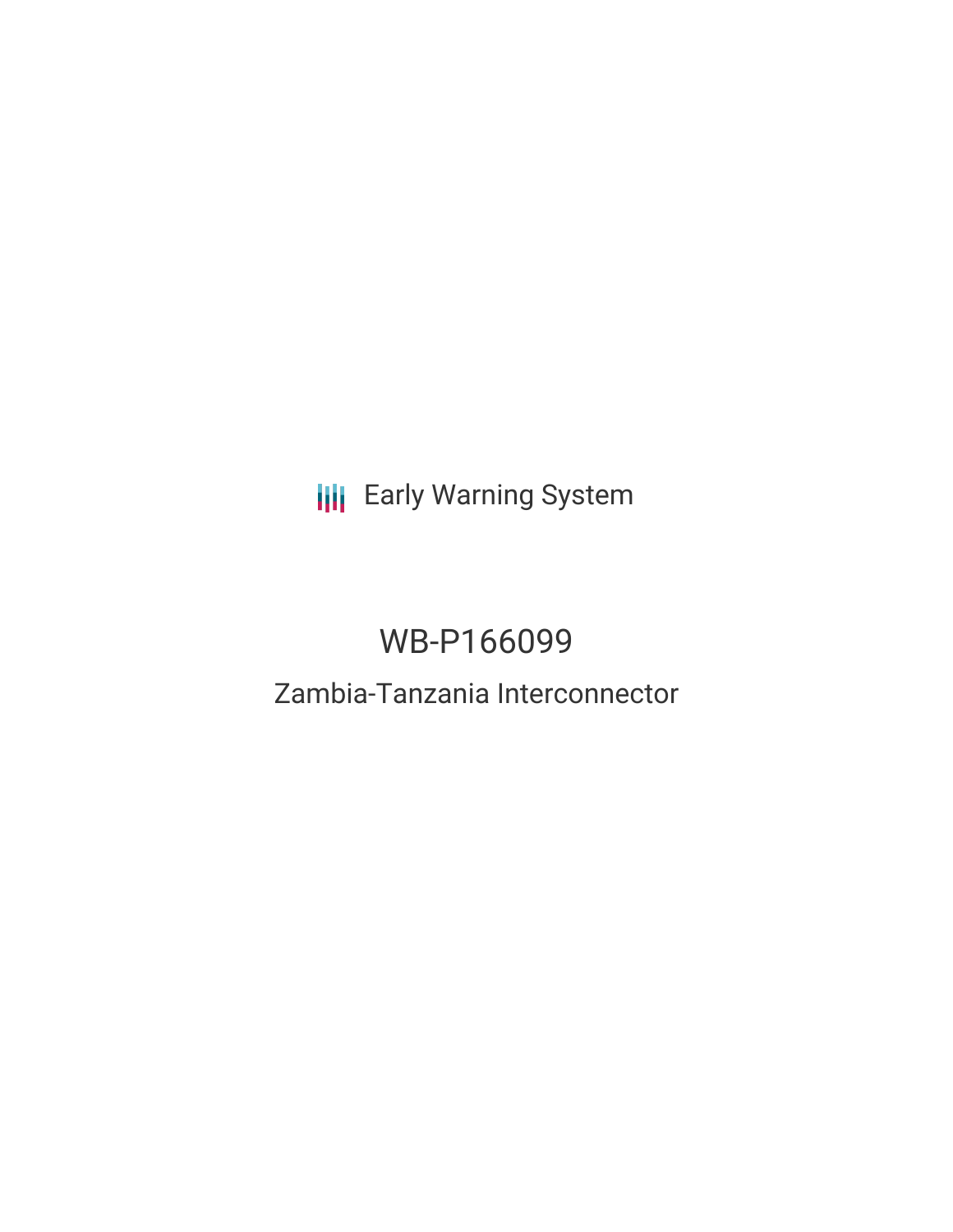### **Quick Facts**

| <b>Countries</b>               | Tanzania, Zambia                                              |
|--------------------------------|---------------------------------------------------------------|
| <b>Financial Institutions</b>  | World Bank (WB)                                               |
| <b>Bank Risk Rating</b>        | А                                                             |
| <b>Borrower</b>                | *Borrower information not provided at the time of disclosure* |
| <b>Sectors</b>                 | Energy                                                        |
| <b>Investment Type(s)</b>      | Loan                                                          |
| <b>Investment Amount (USD)</b> | \$210.00 million                                              |
| <b>Project Cost (USD)</b>      | \$225,00 million                                              |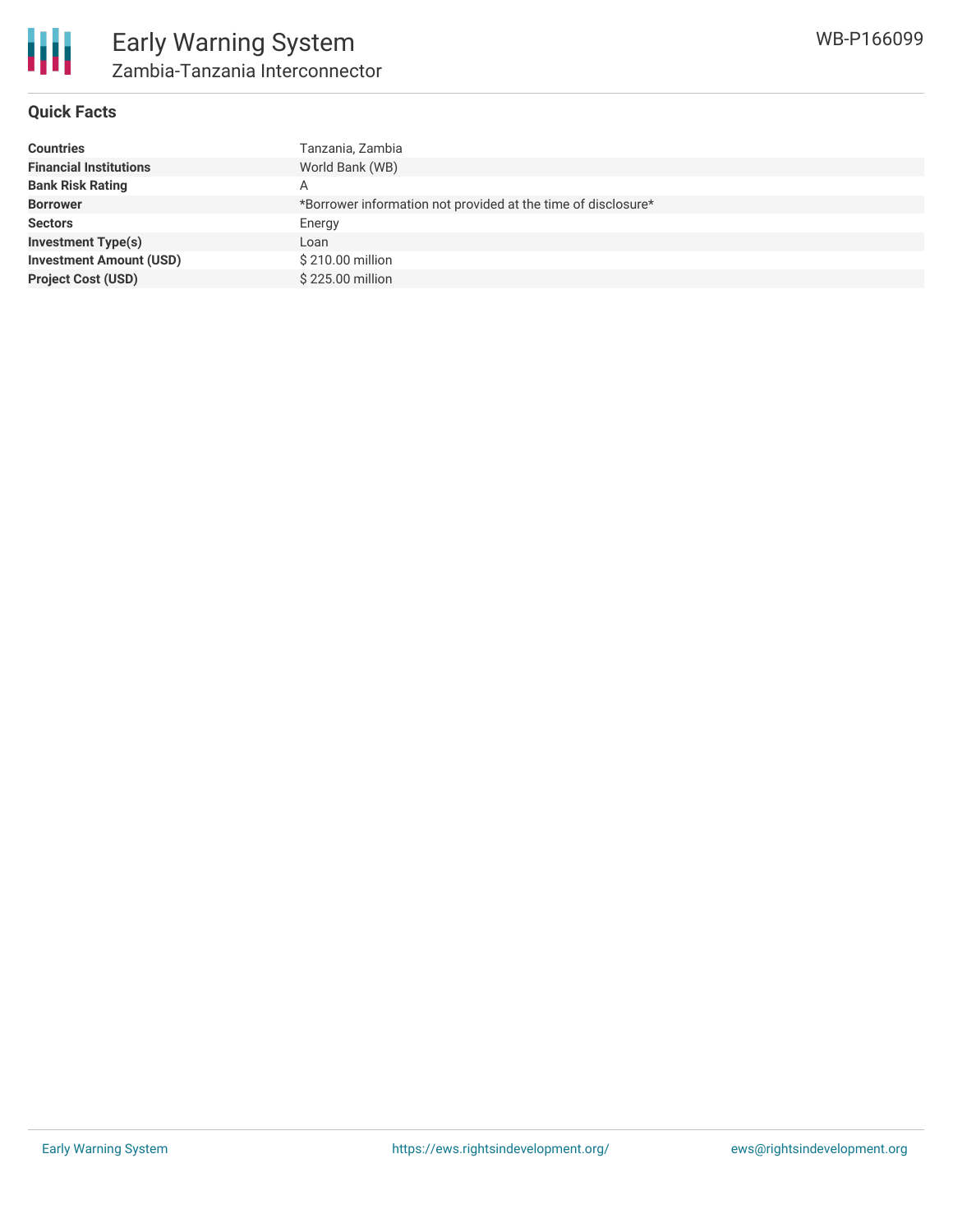

## **Project Description**

Project description not provided at the time of disclosure\*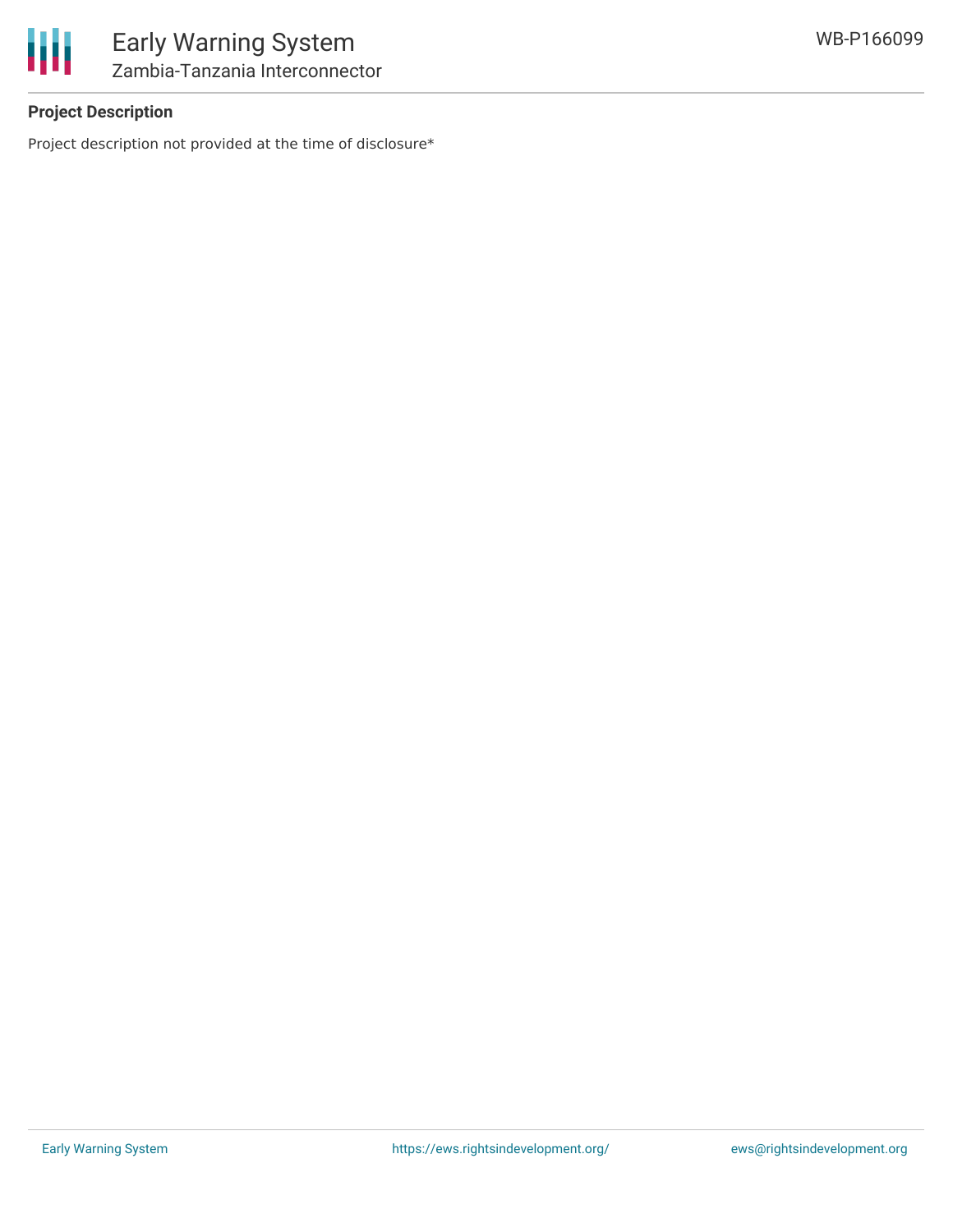

## **Investment Description**

World Bank (WB)